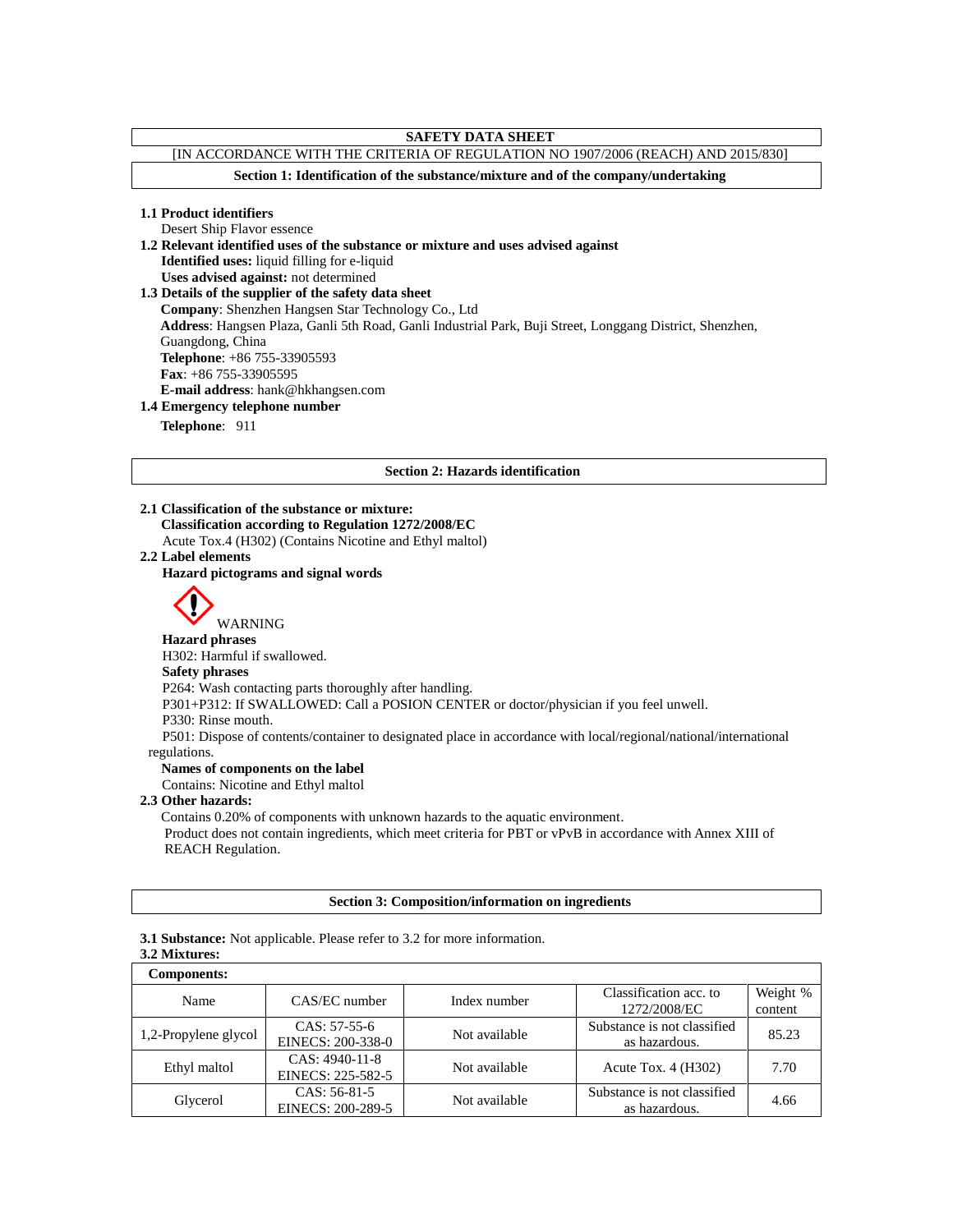| Cyclotene                 | CAS: 80-71-7<br>EINECS: 212-154-8    | Not available        | Substance is not classified<br>as hazardous.                                                      | 1.46 |
|---------------------------|--------------------------------------|----------------------|---------------------------------------------------------------------------------------------------|------|
| 2-Acetylpyrazine          | CAS: 22047-25-2<br>EINECS: 244-753-5 | Not available        | Substance is not classified<br>as hazardous.                                                      | 0.38 |
| <b>Nicotine</b>           | $CAS: 54-11-5$<br>EINECS: 200-193-3  | $614 - 001 - 00 - 4$ | Acute Tox.2 $(H300)$<br>Acute Tox.2 $(H310)$<br>Acute Tox.2 (H330)<br>Aquatic Chronic 2<br>(H411) | 0.29 |
| Neophytadiene             | $CAS: 504-96-1$                      | Not available        | Not available                                                                                     | 0.20 |
| Ethyl<br>cyclopentenolone | CAS: 21835-01-8<br>EINECS: 244-606-5 | Not available        | Substance is not classified<br>as hazardous.                                                      | 0.08 |

#### Additional information:

Substances for which there are Union workplace exposure limits are listed in section8. For full text of H-statements: see SECTION 16.

#### **Section 4: First aid measures**

#### **4.1 Description of first aid measures**

**Skin contact:** take off contaminated clothing. Wash the contaminated skin with water and soap. Immediately consult a doctor.

**Eye contact:** remove contact lenses. Wash the contaminated eye with plenty of water for at least 15 minutes. Avoid powerful water stream. Consult a doctor if disturbing symptoms occur.

**Ingestion:** do not induce vomiting. Rinse mouth with water. Never give anything to drink to an unconscious person. Consult a doctor. Show the container or label.

**Inhalation:** Remove to fresh air. Keep warm and calm. Consult a doctor, if disturbing symptoms appear.

# **4.2 Most important symptoms and effects, both acute and delayed:**

None reasonably foreseeable

#### **4.3 Indication of any immediate medical attention and special treatment needed:**

Physician makes a decision regarding further medical treatment after thoroughly examination of the injured. Symptomatic treatment.

#### **Section 5: Firefighting measures**

# **5.1 Extinguishing media**

**Suitable extinguishing media**: Foam, dry extinguishing agents, water spray.

**Unsuitable extinguishing media**: Water jet - risk of the propagation of the flame.

#### **5.2 Special hazards arising from the substance or mixture:**

During the fire, the product may produce toxic fumes of carbon monoxide and dioxide, nitric oxides and other unidentified products of thermal decomposition. Do not inhale combustion products.

#### **5.3 Advice for firefighters:**

Personal protection typical in case of fire. Do not stay in the fire zone without self-contained breathing apparatus and protective clothing resistant to chemicals.

#### **Section 6: Accidental release measures**

#### **6.1 Personal precautions, protective equipment and emergency procedures**

Limit the access for the outsiders into the breakdown area, until suitable cleaning operations are completed. In case of large spills, isolate the exposed area. Avoid contact with skin and eyes. Use personal protective measures.

#### **6.2 Environmental precautions:**

In case of release of large amounts of the product, it is necessary to take appropriate steps to prevent it from spreading into the environment. Material may be hazardous if released in large quantities to the environment. Notify relevant emergency services.

#### **6.3 Methods and material for containment and cleaning up**

Damaged container put in emergency container. Absorb leakage with incombustible liquid-binding material (e.g. sand, earth, universal binders, silica, vermiculite) and collect mechanically into properly labeled containers for disposal. Clean the contaminated place.

**6.4 Reference to other sections:** Section 13 and section 8.

#### **Section 7: Handling and storage**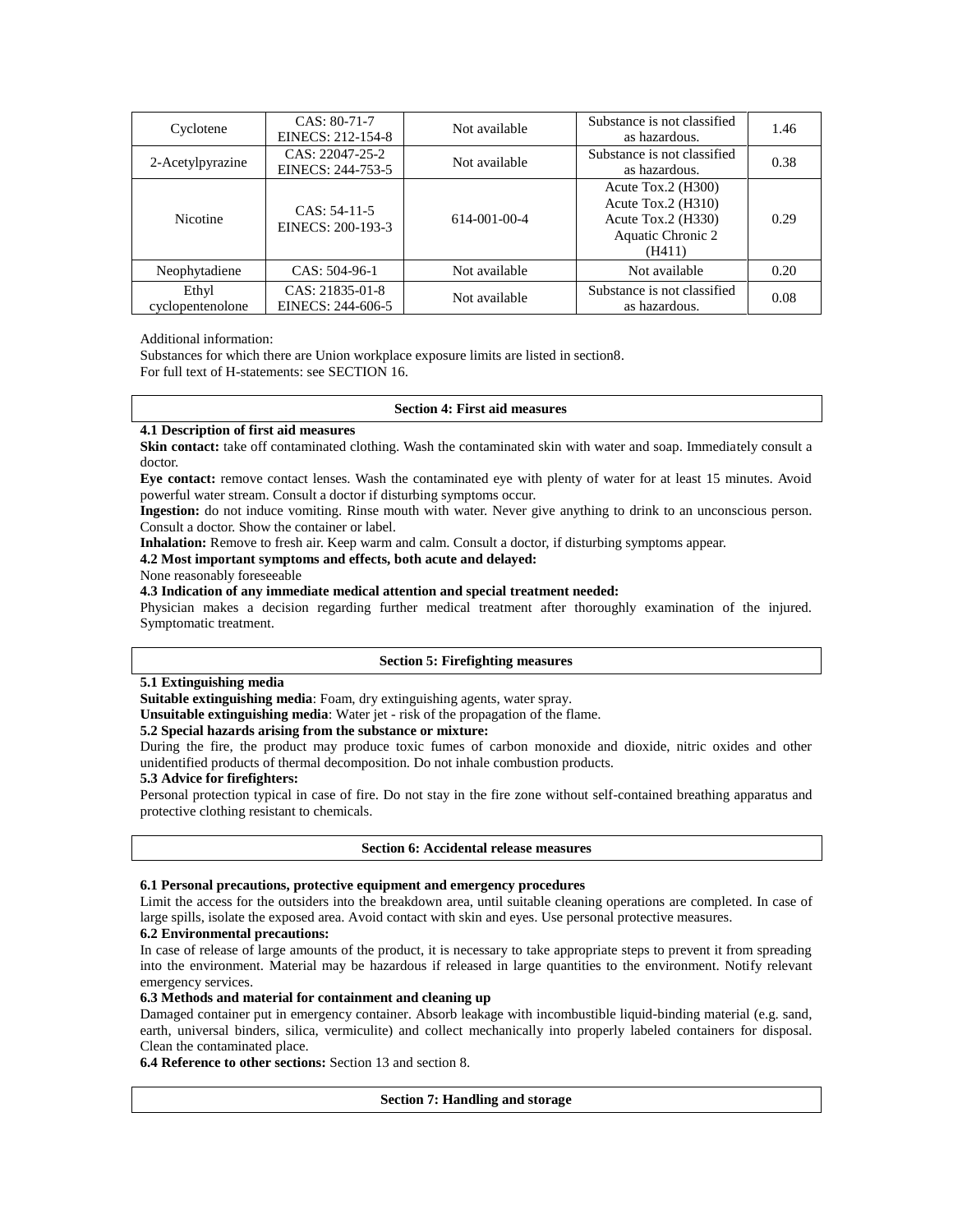#### **7.1 Precautions for safe handling:**

Handle in accordance with good occupational hygiene and safety practices. Avoid skin and eyes contamination. Before break and after work wash hands carefully. Use personal protective measures. Ensure adequate ventilation. Do not let the product to get into mouth.

#### **7.2 Conditions for safe storage, including any incompatibilities:**

Keep only in original, tightly closed containers in a cool and well-ventilated area. Keep away from food, beverages or feed for animals. Avoid direct exposure to sunlight. Keep away from strong acids and oxidizing agents. After opening, seal the container and store in an upright position to prevent leakage.

# **7.3 Specific end use(s):**

Liquid filling for e-liquid.

#### **Section 8: Exposure controls/personal protection**

|  | 8.1 Control parameters |
|--|------------------------|
|  |                        |

| <b>Substance</b> | <b>Occupational Exposure Limits</b> |                                                                  |  |
|------------------|-------------------------------------|------------------------------------------------------------------|--|
| Glycerol         | <b>OSHA PEL</b>                     | TWA 15 mg/m <sup>3</sup> (total), TWA 5 mg/m <sup>3</sup> (resp) |  |
|                  | TLV (ACGIH 2005)                    | TWA 0.5 mg/m <sup>3</sup> (Skin) (Mist)                          |  |
|                  | <b>MAK</b>                          | $50 \text{ mg/m}^3$ (Inhalable fraction)                         |  |
| <b>Nicotine</b>  | <b>NIOSH REL</b>                    | TWA 0.5 mg/m <sup>3</sup> (Skin)                                 |  |
|                  | <b>OSHA PEL</b>                     | TWA 0.5 mg/m <sup>3</sup> (Skin)                                 |  |
|                  | TLV (ACGIH 1996)                    | TWA 0.5 mg/m <sup>3</sup> (Skin)                                 |  |
|                  | <b>NIOSH IDLH</b>                   | $0.5 \text{ mg/m}^3$                                             |  |
|                  | <b>EU OEL (EU 2006)</b>             | TWA 0.5 mg/m <sup>3</sup> (Skin)                                 |  |

#### **Recommended control procedures**

Procedures Concerning the control over the dangerous components concentrations in the air and control over the air quality in the workplace in Accordance with the European Standards.

#### **8.2 Exposure controls:**

Use the product in accordance with good occupational hygiene and safety practices. Ensure exhaust ventilation or other engineering controls to keep the airborne concentrations of vapors below their respective threshold limit value. Ensure eye stations and safety showers.

#### **Hand and body protection:**

In case of short term contact use protective gloves made of nitrile rubber (minimal thickness: 0.2 mm; breakthrough time > 30 minutes). In case of long term contact use protective gloves made of butyl rubber (minimal thickness: 0.3 mm, breakthrough time > 480 minutes).

The material that the gloves are made of must be impenetrable and resistant to the product's effects. The selection of material must be performed with consideration of breakthrough time, penetration speed and degradation.

#### **Eye protection:**

Wear tightly fitting safety glasses if there is a risk of eye contamination.

### **Respiratory protection:**

In case of normal use, in accordance with the intended use, it is not necessary.

Applied personal protective equipment must comply with the requirements of the Directive 89/686/EC. The employer is obliged to provide protective equipment relevant to performed activities and in accordance with all quality requirements, including its maintenance and cleaning.

#### **8.3 Environmental exposure controls:**

Do not allow to enter large amounts of product to reach ground water, sewage, waste water or soil.

#### **Section9. Physical and chemical properties**

**9.1 Information on basic physical and chemical properties**

**Appearance:** Deep yellow oily liquid at room temperature **Odour:** Tobacco **Odour threshold:** Not available **pH:** 6.64 at 10g/L at 25℃ **Melting point/freezing range:** Not available **Initial boiling point and boiling range:** 160-170 ℃ **Flash point:** Not available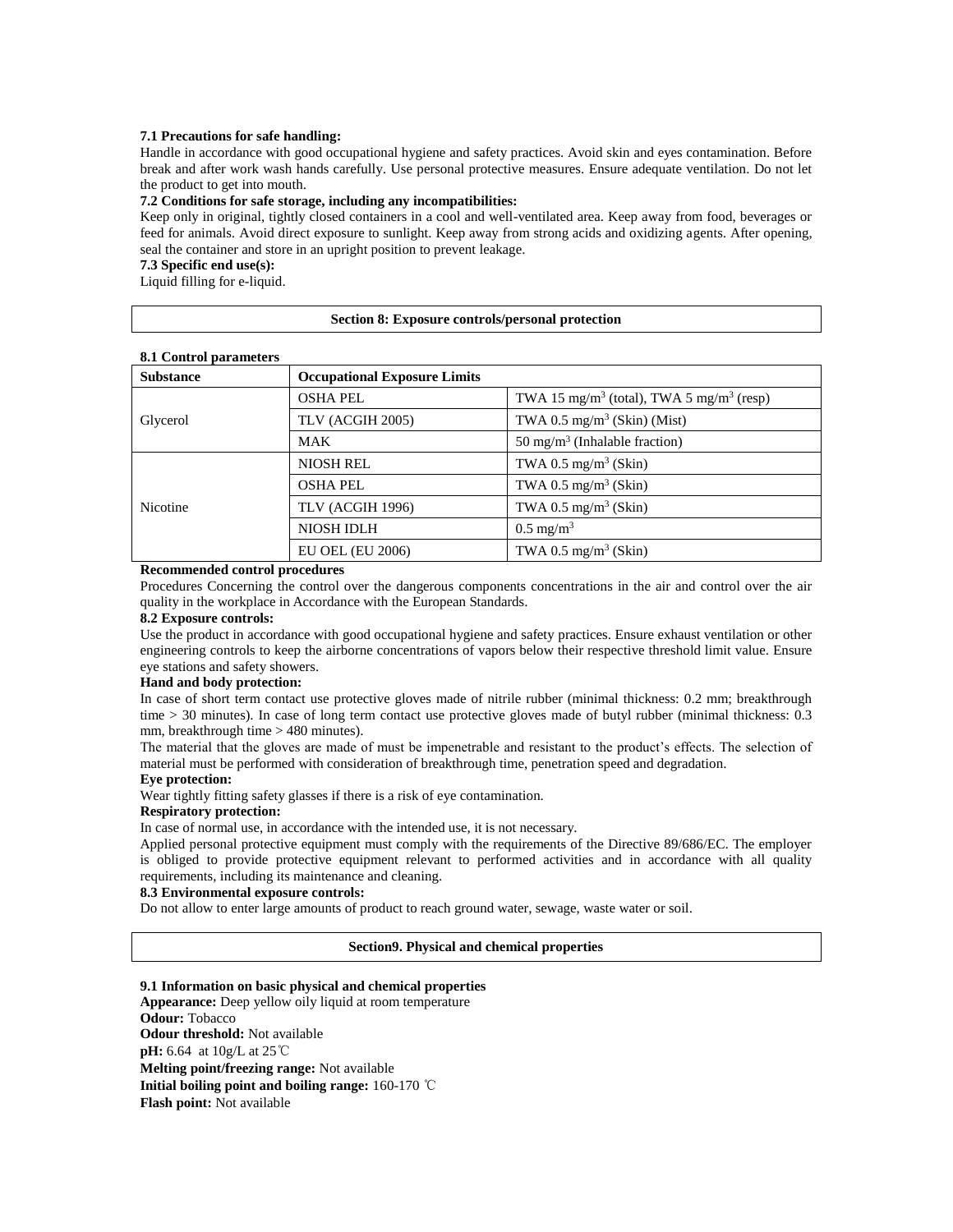**Evaporation rate:** Not available **Flammability (solid, gaseous):** This product is liquid, not applicable. **Upper/lower flammability or explosive limits:** Not available **Vapour pressure:** Not available **Vapour density:** Not available **Relative density:** 1.01 g/mL(25℃) **Solubility(ies):** Not available **Partition coefficient: n-octanol/water:** Not available **Auto-ignition temperature:** Product is not self-igniting. **Decomposition temperature:** Not available **Viscosity:** 46 mPa·s (25℃) **Explosive properties:** Product does not present an explosion hazard. **Oxidising properties:** Product does not present oxidizing properties.

**9.2 Other information:** Not available

#### **Section10: Stability and reactivity**

**10.1 Reactivity:** Product is feebly reactive. Product does not undergo a dangerous polymerization. See also 10.4-10.5 **10.2 Chemical stability:** The product is stable under normal storage and using condition.

**10.3 Possibility of hazardous reactions:** Dangerous reactions are not known.

**10.4 Conditions to avoid:** Avoid direct exposure to sunlight.

**10.5 Incompatible materials:** Strong oxidizing agents, acids.

**10.6 Hazardous decomposition products:** Not available

#### **Section11:Toxicological information**

#### **11.1 Information on toxicological effects Toxicity of components**

| LD/LC50 values relevant for classification: |                         |  |
|---------------------------------------------|-------------------------|--|
|                                             |                         |  |
| LD50                                        | $1150 \text{ mg/kg}$ bw |  |
|                                             |                         |  |
| LD50                                        | 5 mg/kg bw              |  |
| LD50                                        | 70 mg/kg bw             |  |
| LC50                                        | $0.19$ mg/L             |  |
|                                             |                         |  |

#### **Toxicity of the mixture**

The acute toxicity estimate (ATEmix) for the classification of a substance in a mixture was determined using the appropriate value from relevant literature and RAC proposal.

#### **Acute toxicity**

**ATEmix (oral)** = 1546 mg/kg bw (Acute Tox.4)

**ATEmix (dermal)** = 24138 mg/kg bw (Not classified)

 $\textbf{ATEmix}$  (inhalation) = 66 mg/L (Not classified)

#### **Skin corrosion/irritation:**

This product does not contain any substances that produce skin corrosion or irritation. See section 3. **Serious eye damage/irritation:**

This product does not contain any substances that produce serious eye damage or irritation. See section 3. **Respiratory or skin sensitization:**

This product does not contain any substances that produce respiratory or skin sensitization. See section 3. **Germ cell mutagenicity:**

This product does not contain any substances that produce germ cell mutagenicity. See section 3. **Carcinogenicity:**

This product does not contain any substances that produce carcinogenicity. See section 3.

**Reproductive toxicity:**

This product does not contain any substances that produce reproductive toxicity. See section 3. **Summary of evaluation of the CMR properties:**

Based on available data, the classification criteria are not met.

# **STOT-single exposure:**

This product does not contain any substances that produce STOT-SE. See section 3.

#### **STOT-repeated exposure:**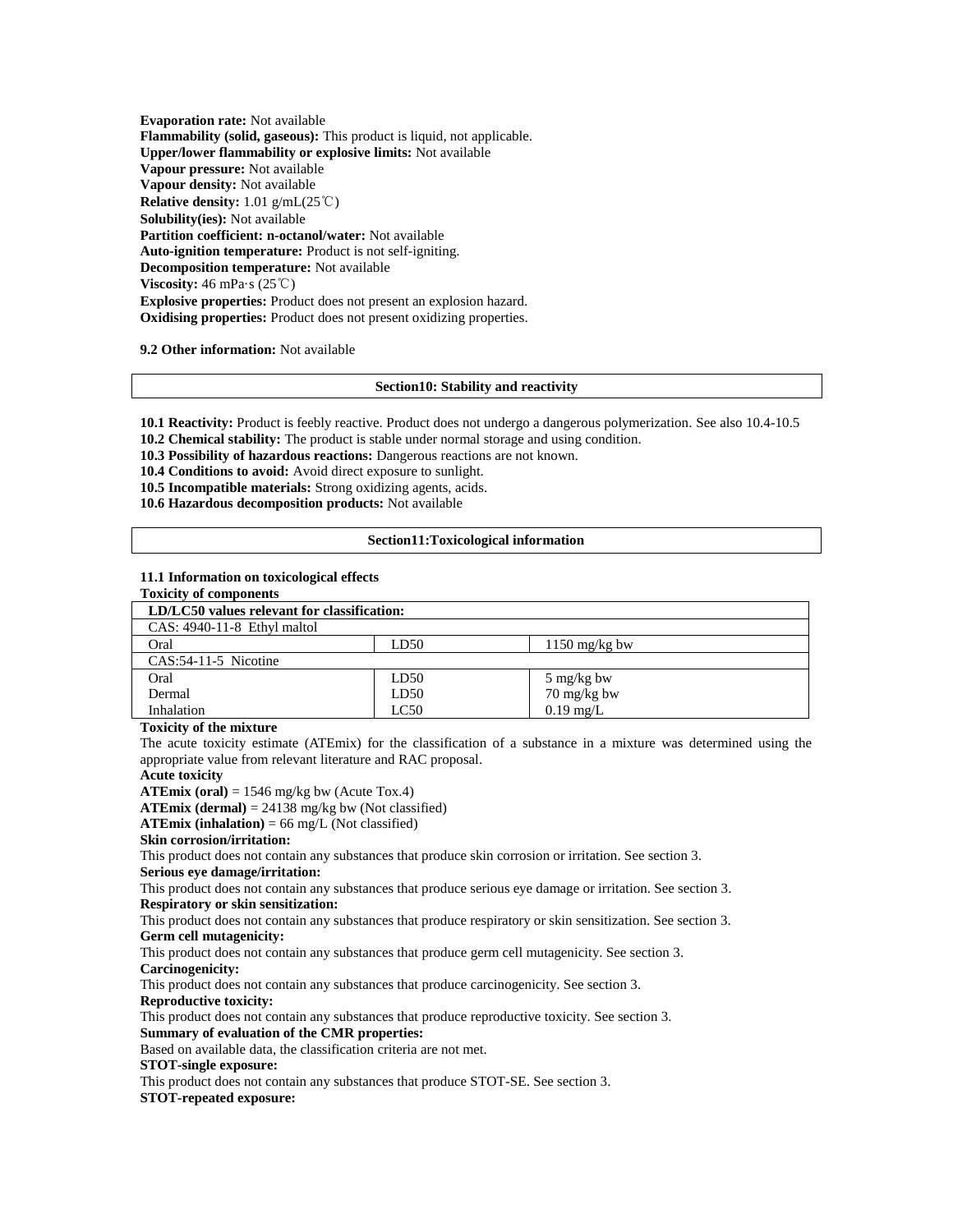# This product does not contain any substances that produce STOT-RE. See section 3. **Aspiration hazard:**

This product does not contain any substances that produce aspiration hazard. See section 3.

|                                                                                                           | Section12: Ecological information                                                                                     |
|-----------------------------------------------------------------------------------------------------------|-----------------------------------------------------------------------------------------------------------------------|
| 12.1 Toxicity:                                                                                            |                                                                                                                       |
| Parameters of environmental toxicity:                                                                     |                                                                                                                       |
| CAS: 54-11-5 Nicotine                                                                                     |                                                                                                                       |
| Classification:                                                                                           | Aquatic Chronic 2 (H411)                                                                                              |
| Fish ( <i>Onchorhynchus mykiss</i> )                                                                      | $LC50-96h = 4 mg/L$                                                                                                   |
| Fish (fresh water)                                                                                        | 3-29 ppm                                                                                                              |
| Daphnia (Daphnia magna)                                                                                   | $EC50-48h = 0.24$ mg/L                                                                                                |
| Alga (Desmodesmus subspicatus)                                                                            | EC50-7 $2h = 37$ mg/L                                                                                                 |
| hazard.                                                                                                   | According to Regulation (EC) No 1272/2008, this product does not meet the criteria of classification of environmental |
| 12.2 Persistence and degradability:                                                                       |                                                                                                                       |
| Data for the mixture are not available.                                                                   |                                                                                                                       |
| Nicotine                                                                                                  |                                                                                                                       |
| OECD 301B                                                                                                 | 71% degradation                                                                                                       |
| 1,2-Propylene glycol                                                                                      |                                                                                                                       |
| OECD Method 301F                                                                                          | 81% biodegradation                                                                                                    |
| Biodegradation in soil                                                                                    | High concentrations of propylene glycol released into                                                                 |
|                                                                                                           | a soil environment can be expected to biodegrade.                                                                     |
| Phototransformation in water                                                                              | $DT50 = 1.3$ year                                                                                                     |
| Glycerol                                                                                                  |                                                                                                                       |
| Ready biodegradability                                                                                    | Readily biodegradable                                                                                                 |
| 12.3 Bioaccumulative potential:<br>Data for the mixture are not available.                                |                                                                                                                       |
| Nicotine                                                                                                  |                                                                                                                       |
| Log Pow                                                                                                   | $1.17$ (pH= $12.17$ )                                                                                                 |
| 1,2-Propylene glycol                                                                                      |                                                                                                                       |
| <b>BCF</b>                                                                                                | 0.09                                                                                                                  |
|                                                                                                           |                                                                                                                       |
| Glycerol                                                                                                  |                                                                                                                       |
| Log Pow                                                                                                   | $-1.75$ (pH=7.4, °C)                                                                                                  |
| 12.4 Mobility in soil:                                                                                    |                                                                                                                       |
| Data for the mixture are not available.                                                                   |                                                                                                                       |
| 1,2-Propylene glycol                                                                                      |                                                                                                                       |
| Koc                                                                                                       | 2.9 (calculated from $log Pow = -1.07$ using the                                                                      |
|                                                                                                           | equation from the TGD (non-hydrophobics)<br>0.06 atm m <sup>3</sup> /mol (12 °C)                                      |
| Henry's Law constant                                                                                      |                                                                                                                       |
| Glycerol                                                                                                  |                                                                                                                       |
| Henry's Law Constant (H):                                                                                 | 0 atm $m^3$ /mol                                                                                                      |
| 12.5 Results of PBT and vPvB assessment:                                                                  |                                                                                                                       |
| Product does not contain ingredients, which meet criteria for PBT or vPvB.<br>12.6 Other adverse effects: |                                                                                                                       |
| The mixture is not classified as hazardous to the ozone layer.                                            |                                                                                                                       |
|                                                                                                           |                                                                                                                       |

# **Section13:Disposal considerations**

#### **13.1 Waste treatment methods**

Disposal method for the product: disposal in accordance with the local legislation. Do not empty into drains. Waste code should be given in the place of waste formation. The classification of this waste meets criteria for dangerous waste. Disposal methods for used packing: reuse/recycling/liquidation of empty containers dispose in accordance with the local legislation. The classification of this waste meets criteria for dangerous waste.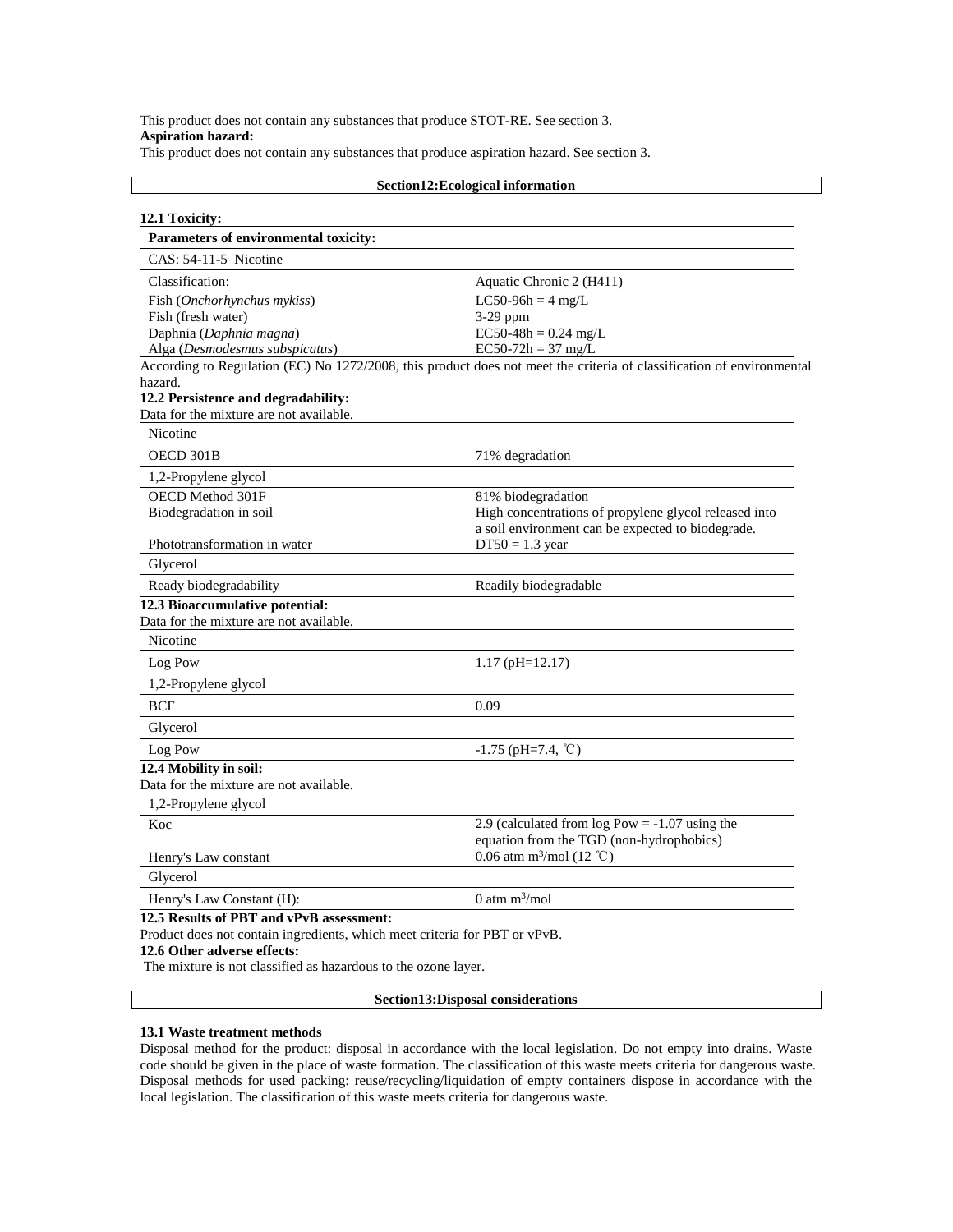Legal Basis: Directive 2008/98/EC, 94/62/EC.

#### **Section14:Transport information**

#### **14.1. UN number:**

Not available. Product is not classified as hazardous during transport. **14.2. UN proper shipping name:**  Not applicable. **14.3. Transport hazard class(es):**  Not applicable. **14.4. Packing group:**  Not applicable. **14.5. Environmental hazards:**  Not applicable. **14.6. Special precautions for user:**  Move carefully to prevent leakage during carriage. Keep necessary protective articles at hand in case of accident. **14.7. Transport in bulk according to Annex II of MARPOL and the IBC Code:**  Not applicable.

### **Section15: Regulatory information**

### **15.1 Safety, health and environmental regulations/legislation specific for the substance or mixture**

**Regulation (EC) No 1907/2006** of the European Parliament and of the Council of 18 December 2006 concerning the Registration, Evaluation, Authorization and Restriction of Chemicals (REACH), establishing a European Chemicals Agency, amending Directive 1999/45/EC and repealing Council Regulation (EEC) No 793/93 and Commission Regulation (EC) No 1488/94 as well as Council Directive 76/769/EEC and Commission Directives 91/155/EEC, 93/67/EEC, 93/105/EC and 2000/21/EC.

**Regulation (EC) No 1272/2008** of the European Parliament and of the Council of 16 December 2008 on classification, labeling and packaging of substances and mixtures, amending and repealing Directives 67/548/EEC and 1999/45/EC, and amending Regulation (EC) No 1907/2006 (Text with EEA relevance).

**Commission Regulation (EU) No 2015/830** of 28 May 2015 amending Regulation (EC) No 1907/2006 of the European Parliament and of the Council on the Registration, Evaluation, Authorization and Restriction of Chemicals (REACH) (Text with EEA relevance)

**Directive 2008/98/EC** of the European Parliament and of the Council of 19 November 2008 on waste and repealing certain Directives.

**European Parliament and Council Directive 94/62/EC** of 20 December 1994 on packaging and packaging waste. **ADR European Agreement** concerning the International Carriage of Dangerous Goods.

**Convention concerning International Carriage by Rail (COTIF): Appendix C – Regulations concerning the International Carriage of Dangerous Goods by Rail (RID)** with effect from 1 January 2011.

# **15.2 Chemical safety assessment:**

A Chemical Safety Assessment is not required for mixtures in accordance with REACH Regulation.

#### **Section16: Other information**

**Full text if indicated H phrases mentioned in section 2,3:** H300: Fatal if swallowed H302: Harmful if swallowed H310: Fatal in contact with skin H330: Fatal if inhaled H411: Toxic to aquatic life with long lasting effects **Clarifications of aberrations and acronyms** Acute Tox.2, 4: Acute toxicity, Category2, 4 Aquatic Chronic 2: Hazardous to the aquatic environment, long-term hazard Category 2 PBT: Persistent, Bioaccumulative and Toxic substance vPvB: very Persistent, very Bioaccumulative substance OECD: Organisation for Economic Co-operation and Development OSHA: Occupational Safety and Health Administration PEL: Permissible Exposure Limit TWA: Time weighted average (for up to a 10-hour workday during a 40-hour workweek) TLV: Threshold limit value ACGIH: American Conference of Governmental Industrial Hygienists MAK: Maximum allowed concentration at workplace